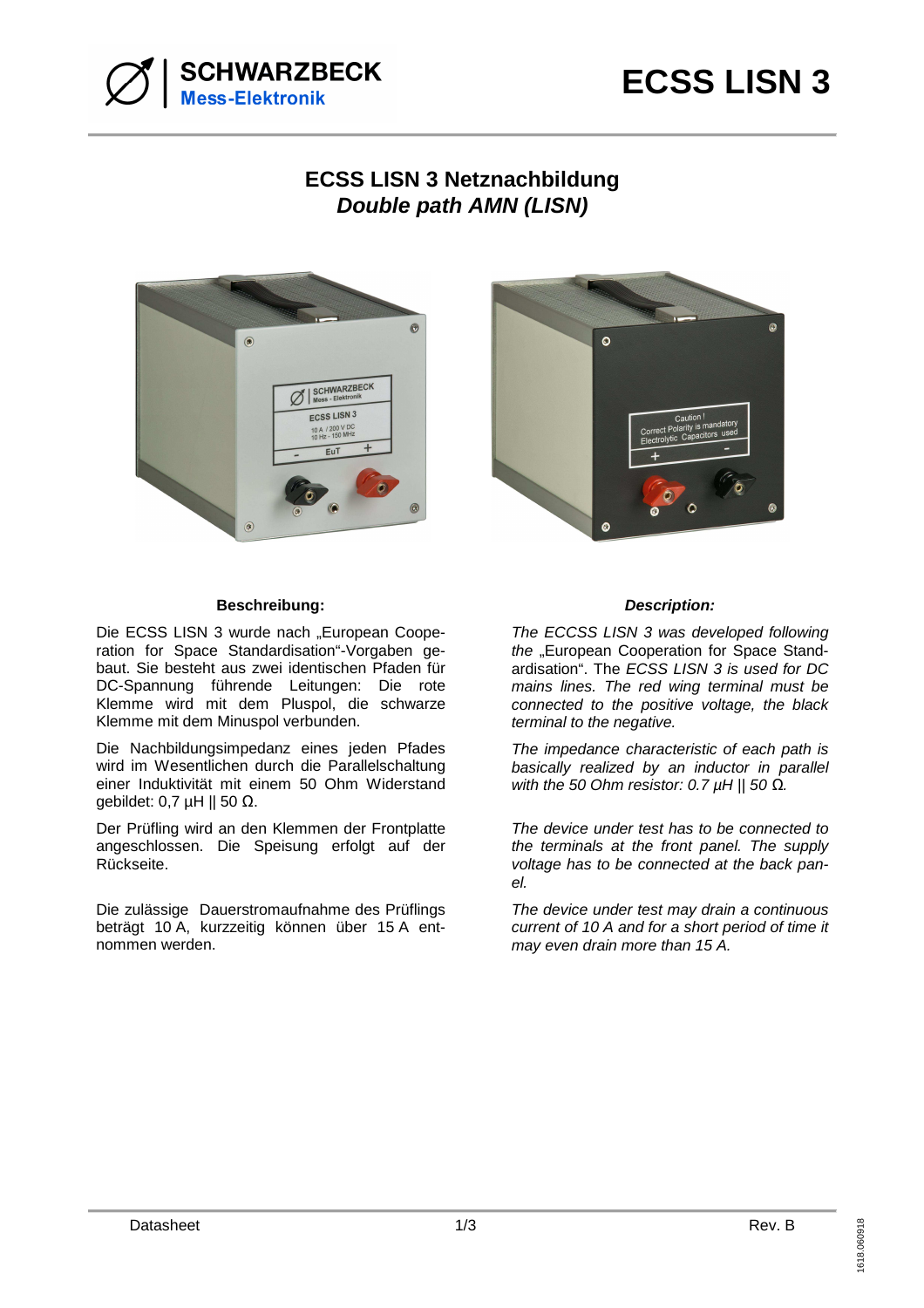

| <b>Technische Daten:</b>         |                                                                                                                        | <b>Specifications:</b>                |
|----------------------------------|------------------------------------------------------------------------------------------------------------------------|---------------------------------------|
| Frequenzbereich:                 | $10$ Hz $-$ 150 MHz                                                                                                    | <b>Frequency Range:</b>               |
| Max. Dauerbetriebsstrom:         | 10A                                                                                                                    | Max. cont. current:                   |
| Max. Strom (kurzzeitig)          | 15A                                                                                                                    | Max. current (limited time)           |
| Max. Netzspannung (DC):          | 200 V                                                                                                                  | Max voltage (DC)                      |
| Nachbildungs-Impedanz:           | $(0.7 \mu H)$    50 $\Omega$<br>$(+/- 20%)$                                                                            | Impedance:                            |
| Widerstand der Spulenwindung:    | 50 m $\Omega$                                                                                                          | DC-Resistance mains-EuT:              |
| Prüflingsanschluss:              | Schraubklemme M7x0,75 nicht<br>abschraubbar mit 4mm Buchse<br>screw terminal M7x0.75 not<br>unscrewable with 4mm jacks | EuT connectors:                       |
| Abmessungen, Gehäuse(B x H x T): | 160 x 165 x 210 mm                                                                                                     | Dimensions ( $W \times H \times D$ ): |
| Gewicht:                         | $2.4$ kg                                                                                                               | Weight:                               |

**Prinzipschaltbild der ECSS LISN 3 Principle circuit diagram of the ECSS LISN 3**